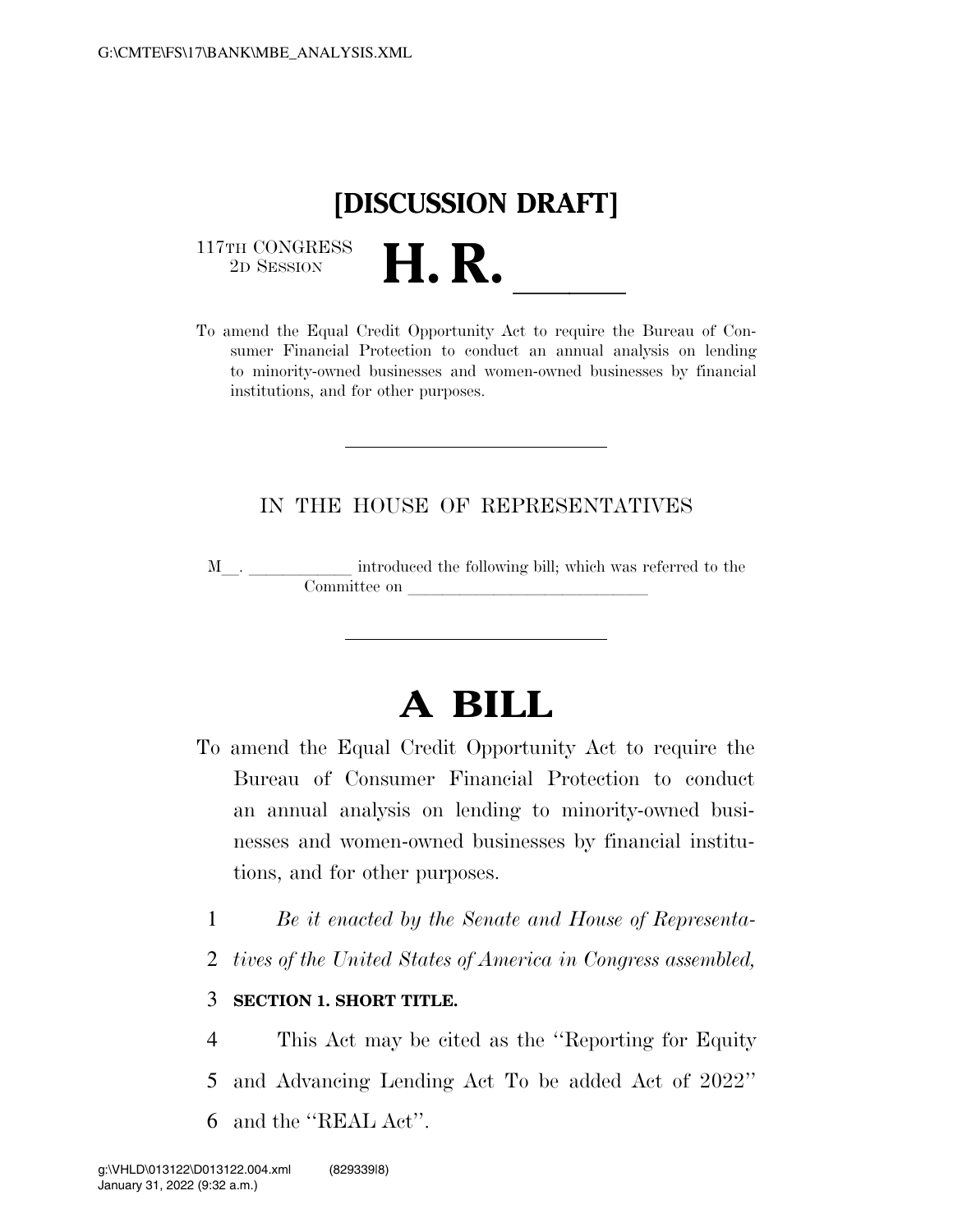| 1              | SEC. 2. ANALYSIS OF LENDING TO MINORITY- AND WOMEN- |
|----------------|-----------------------------------------------------|
| $\overline{2}$ | <b>OWNED BUSINESSES.</b>                            |
| 3              | Section 704B of the Equal Credit Opportunity Act    |
| $\overline{4}$ | $(15 \text{ U.S.C. } 1691c-2)$ is amended—          |
| 5              | $(1)$ by redesignating subsection $(h)$ as sub-     |
| 6              | section (i); and                                    |
| 7              | $(2)$ by inserting after subsection $(g)$ the fol-  |
| 8              | lowing:                                             |
| 9              | "(h) ANALYSIS OF LENDING TO MINORITY- AND           |
| 10             | WOMEN-OWNED BUSINESSES.-                            |
| 11             | "(1) ANNUAL REPORT.—The Director of the             |
| 12             | Bureau shall issue an annual report to Congress     |
| 13             | containing an analysis of lending to minority-owned |
| 14             | businesses and women-owned businesses by financial  |
| 15             | institutions.                                       |
| 16             | "(2) INCLUSION OF LENDING DATA. In com-             |
| 17             | piling each report required under this subsection,  |
| 18             | the Director shall use the information collected    |
| 19             | under this section.                                 |
| 20             | "(3) CONTENTS.—Each report required under           |
| 21             | subsection (a) shall—                               |
| 22             | $\lq\lq$ contain—                                   |
| 23             | "(i) the number of loans made to mi-                |
| 24             | nority-owned businesses and women-owned             |
| 25             | businesses in the previous year;                    |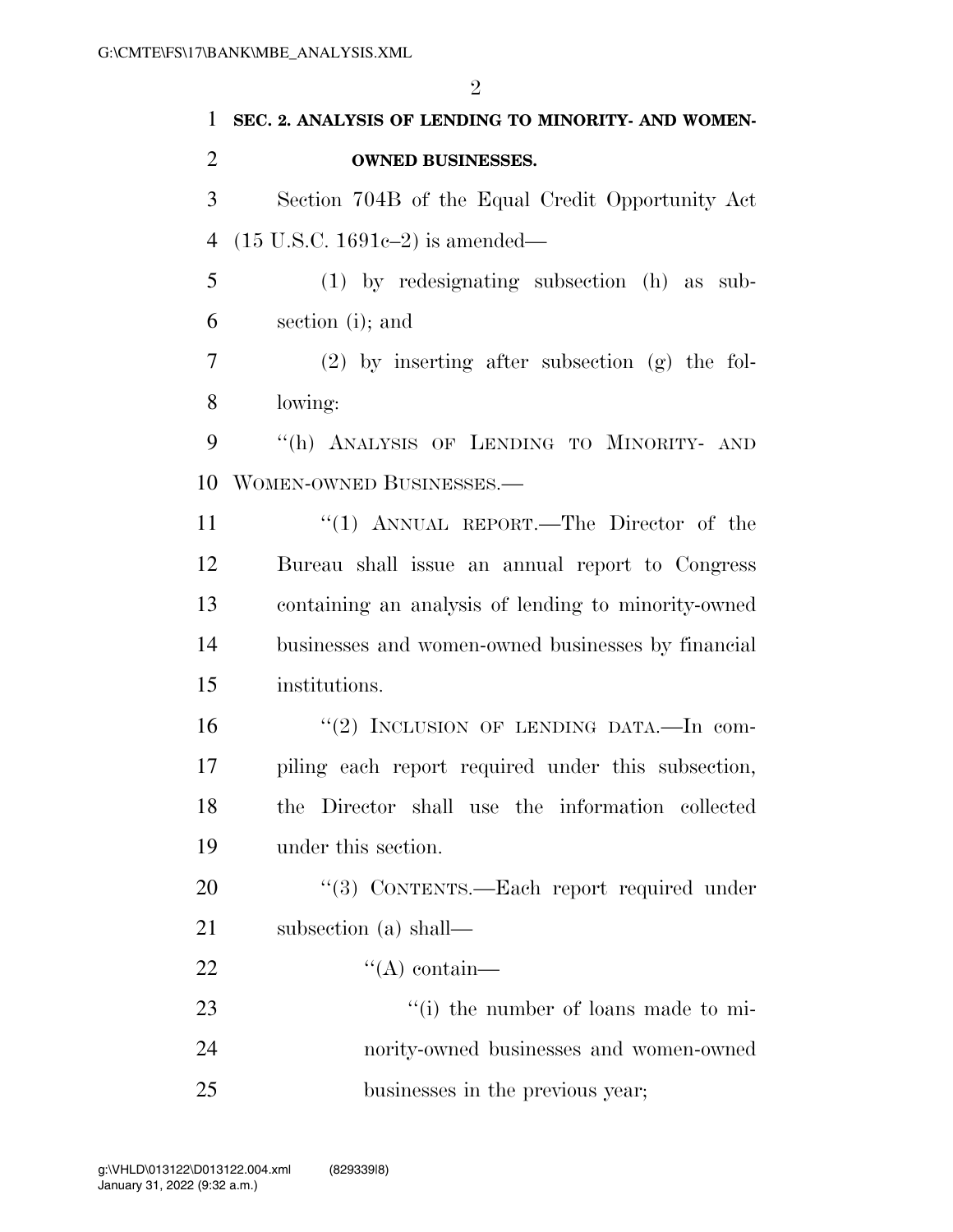| $\mathbf{1}$   | "(ii) the smallest, largest, and median     |
|----------------|---------------------------------------------|
| $\overline{2}$ | size of such loans;                         |
| 3              | "(iii) the reason for each loan, if         |
| $\overline{4}$ | available, including whether such loan was  |
| 5              | used for-                                   |
| 6              | $\lq\lq$ (I) an equipment purchase;         |
| $\tau$         | $\lq\lq$ (II) staffing resources; or        |
| 8              | "(III) professional service fees;           |
| 9              | "(iv) if confidentiality can be retained,   |
| 10             | data that is disaggregated such that loans  |
| 11             | that were made to minority-owned busi-      |
| 12             | nesses owned by Black Americans, Native     |
| 13             | Americans, Hispanic Americans, or Asian     |
| 14             | Americans, or some combination of such      |
| 15             | individuals are described separately;       |
| 16             | $f'(v)$ the number of such loans made       |
| 17             | to a minority-owned business that is a new  |
| 18             | client of the financial institution making  |
| 19             | the loan compared to the number of such     |
| 20             | loans made to a minority-owned business     |
| 21             | that is a repeat client;                    |
| 22             | $\lq\lq$ (vi) the number of such loans made |
| 23             | to a minority-owned business that holds     |
| 24             | multiple accounts with the financial insti- |
| 25             | tution making the loan;                     |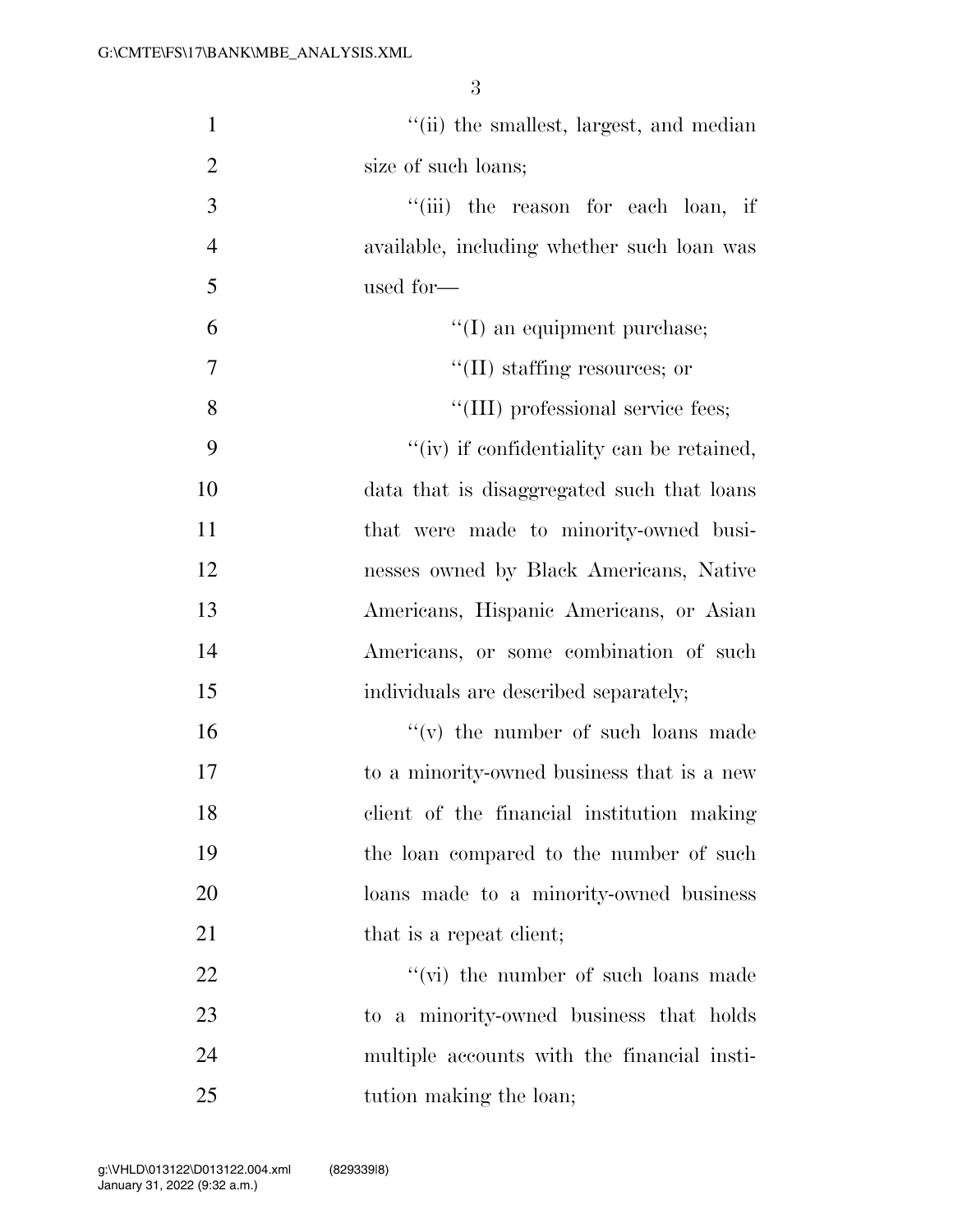| $\mathbf{1}$   | "(vii) if the financial institution mak-        |
|----------------|-------------------------------------------------|
| $\overline{2}$ | ing the loan is an insured depository insti-    |
| 3              | tution (as defined in section 3 of the Fed-     |
| $\overline{4}$ | eral Deposit Insurance Act), for each           |
| 5              | $\lambda$ loan                                  |
| 6              | $\lq\lq$ (I) whether the financial institu-     |
| 7              | tion receives credit for the loan under         |
| 8              | the assessment required under the               |
| 9              | Community Reinvestment Act of                   |
| 10             | $1977$ ; and                                    |
| 11             | $\lq\lq$ (II) whether small business            |
| 12             | loans are reported on the financial in-         |
| 13             | stitution's Community Reinvestment              |
| 14             | Act examination as required under the           |
| 15             | Community Reinvestment Act of                   |
| 16             | 1977;                                           |
| 17             | "(viii) for each loan, whether the loan         |
| 18             | is part of a larger commitment by the fi-       |
| 19             | nancial institution—                            |
| 20             | $\lq(1)$ to diversity and inclusion;            |
| 21             | and                                             |
| 22             | $\lq\lq$ (II) to racial justice; and            |
| 23             | "(B) to the maximum degree possible,            |
| 24             | disaggregate all data described in subparagraph |
| 25             | (A) by lender type, including minority deposi-  |